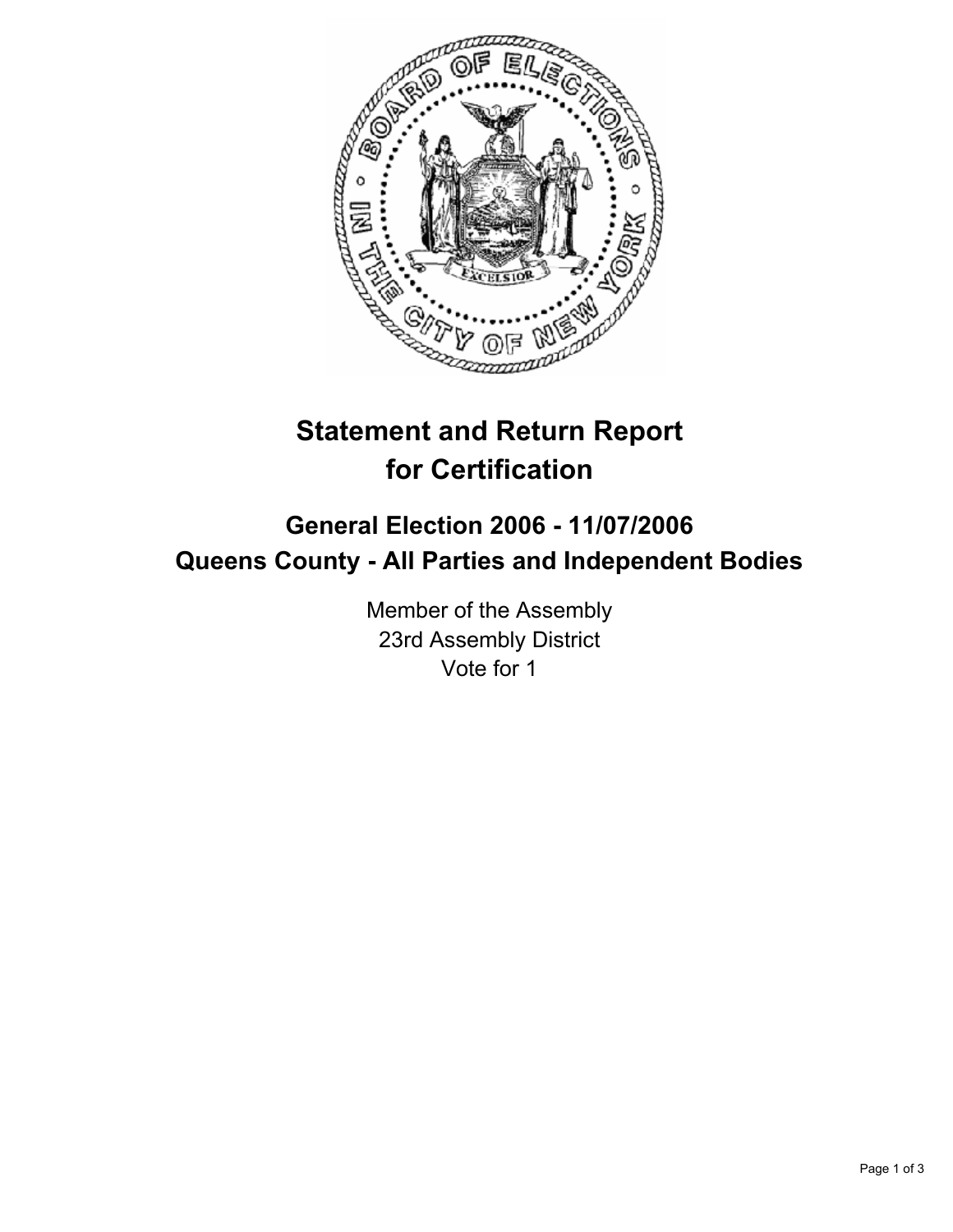

## **Assembly District 23**

| <b>PUBLIC COUNTER</b>               | 20,714 |
|-------------------------------------|--------|
| <b>EMERGENCY</b>                    | 100    |
| ABSENTEE/MILITARY                   | 527    |
| AFFIDAVIT                           | 265    |
| <b>Total Ballots</b>                | 21,668 |
| STUART MIRSKY (REPUBLICAN)          | 3,504  |
| AUDREY I PHEFFER (DEMOCRATIC)       | 13,580 |
| STUART MIRSKY (INDEPENDENCE)        | 199    |
| STUART MIRSKY (CONSERVATIVE)        | 646    |
| AUDREY I PHEFFER (WORKING FAMILIES) | 893    |
| HOWIE SCHWACH (WRITE-IN)            |        |
| MINNIE MOUSE (WRITE-IN)             |        |
| <b>Total Votes</b>                  | 18,824 |
| Unrecorded                          | 2.844  |